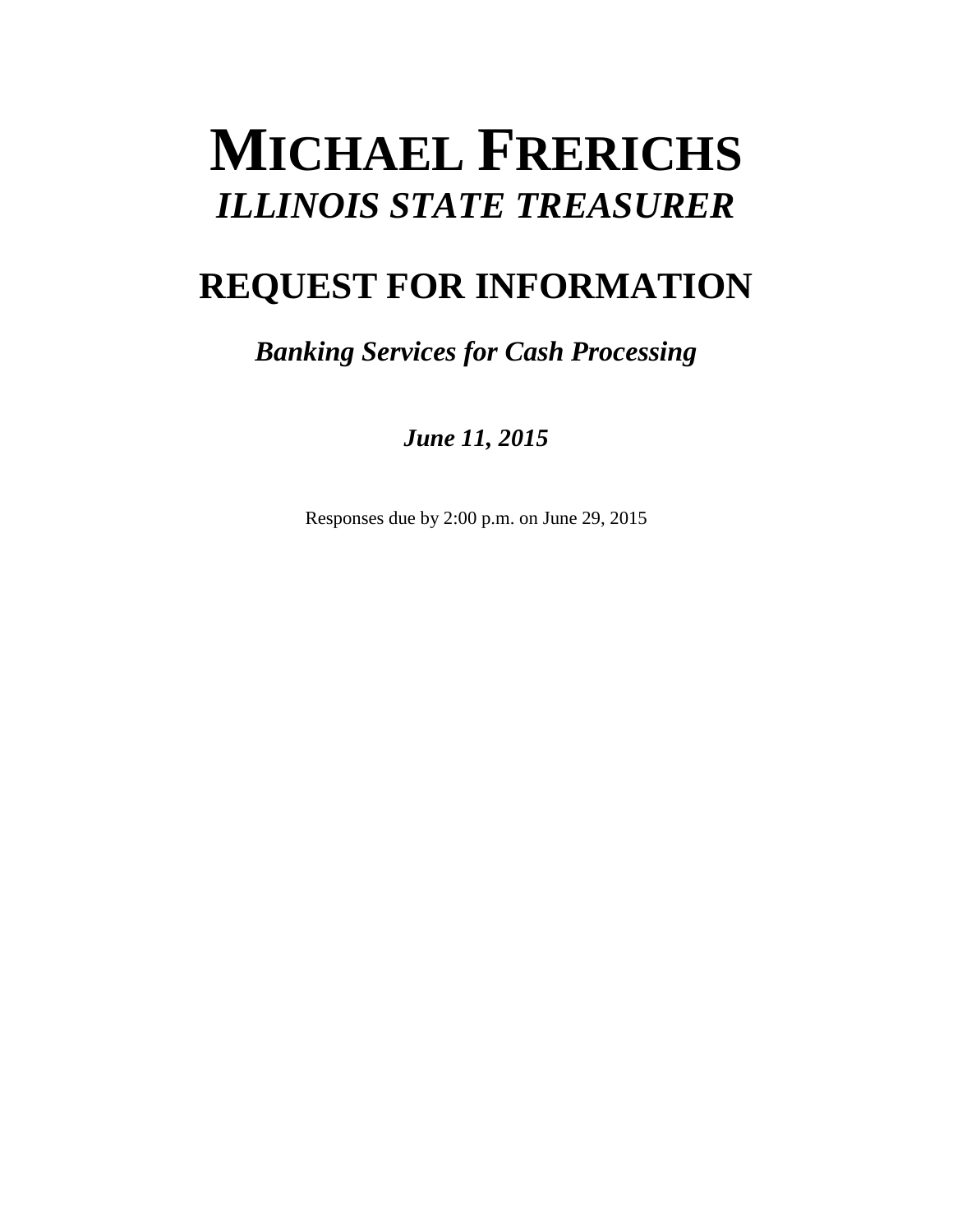#### Table of Contents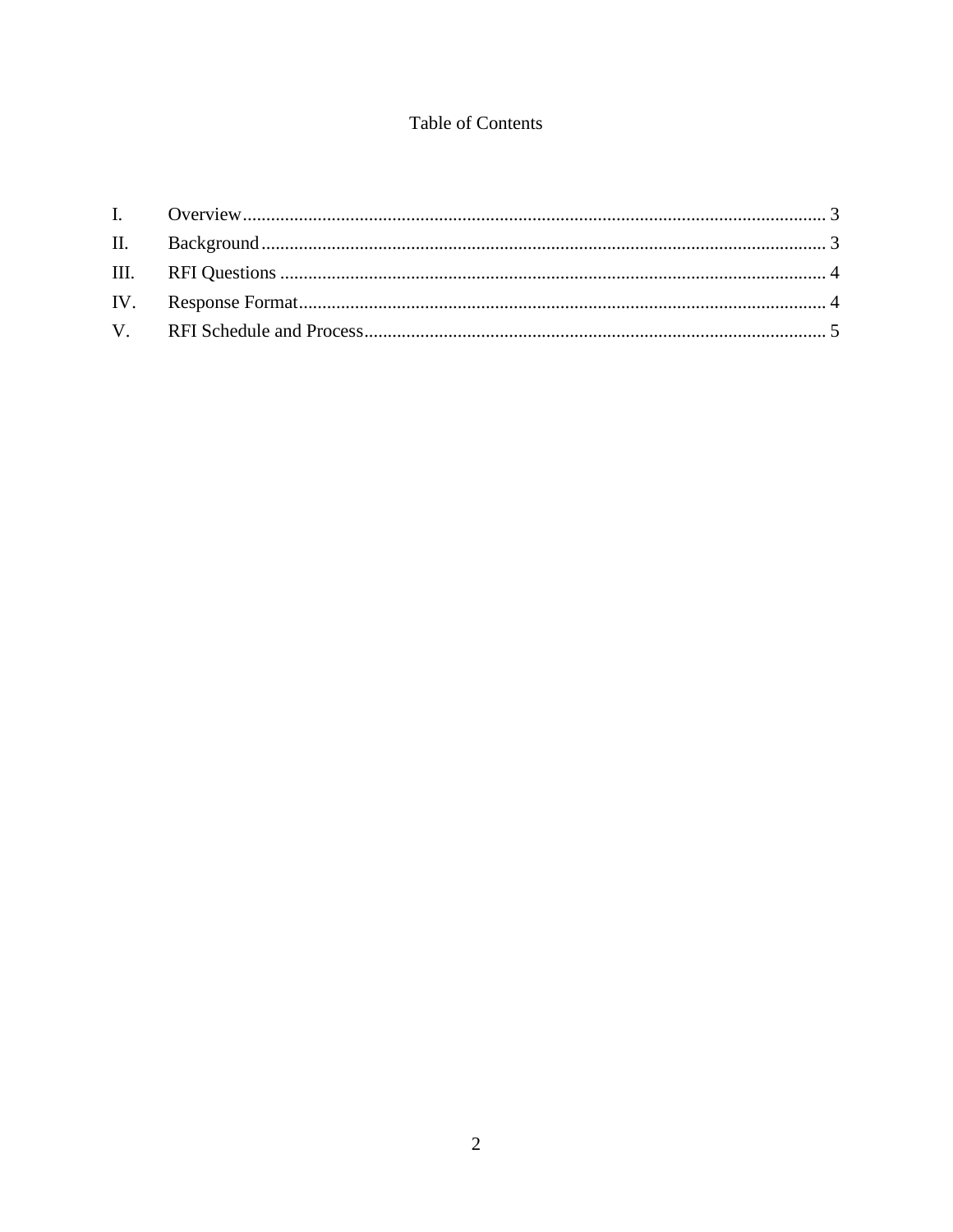#### <span id="page-2-0"></span>**I. Overview**

This is a Request for Information ("RFI") regarding the Office of the Illinois State Treasurer's ("Treasurer") Request for Proposals ("RFP") concerning Banking Services for Cash Processing ("RFP") to service the cash collection portion of the Compassionate Use of Medical Cannabis Pilot Program ("Medical Cannabis Program") (410 ILCS 130).

Banks or other interested or knowledgeable parties that submit responses ("Respondents") shall submit their responses to this RFI ("Responses") by 2 pm on June 29, 2015.

This RFI is "a publicly issued opportunity to review drafts" so that Respondents will not be prohibited from responding to the expected RFP.

#### <span id="page-2-1"></span>**II. Background**

#### Statutory Background

The Compassionate Use of Medical Cannabis Pilot Program Act grants various state agencies the authority to create and administer the Medical Cannabis Program. Under the terms of the Medical Cannabis Program the Department of Agriculture will issue an estimated 21 cultivator licenses, the Department of Financial and Professional Regulation will issue an estimated 60 medical dispensary licenses, and the Department of Public Health will issue registry identification cards. All licenses will require fees to be paid to the respective agency. In addition, the Illinois Department of Revenue ("IDOR") will collect various tax payments from the cultivators and medical dispensaries. Therefore, the following state agencies could receive cash payments under the Medical Cannabis Program, which will need to be processed.

- Department of Agriculture
- Department of Public Health
- Department of Financial and Professional Regulation
- Department of Revenue

These agencies will be collectively referred to as the "State Agencies" throughout this RFI. The Treasurer has explicit statutory authority to receive "the revenues and all other public moneys of the state, and all moneys authorized by law to be paid to him, and safely keep the same." 15 ILCS 505/7. This authority allows the Treasurer to receive cash payments made to State Agencies as part of the Medical Cannabis Program, and deposit those payments in financial institutions on behalf of the appropriate State Agency.

#### Previous RFP

In October of 2014 the Treasurer issued an RFP for Banking Services for Cash Processing to service the cash collection portion of the Medical Cannabis Program.

However, no responses were received by the Treasurer.

Copies of this 2014 RFP are available upon request.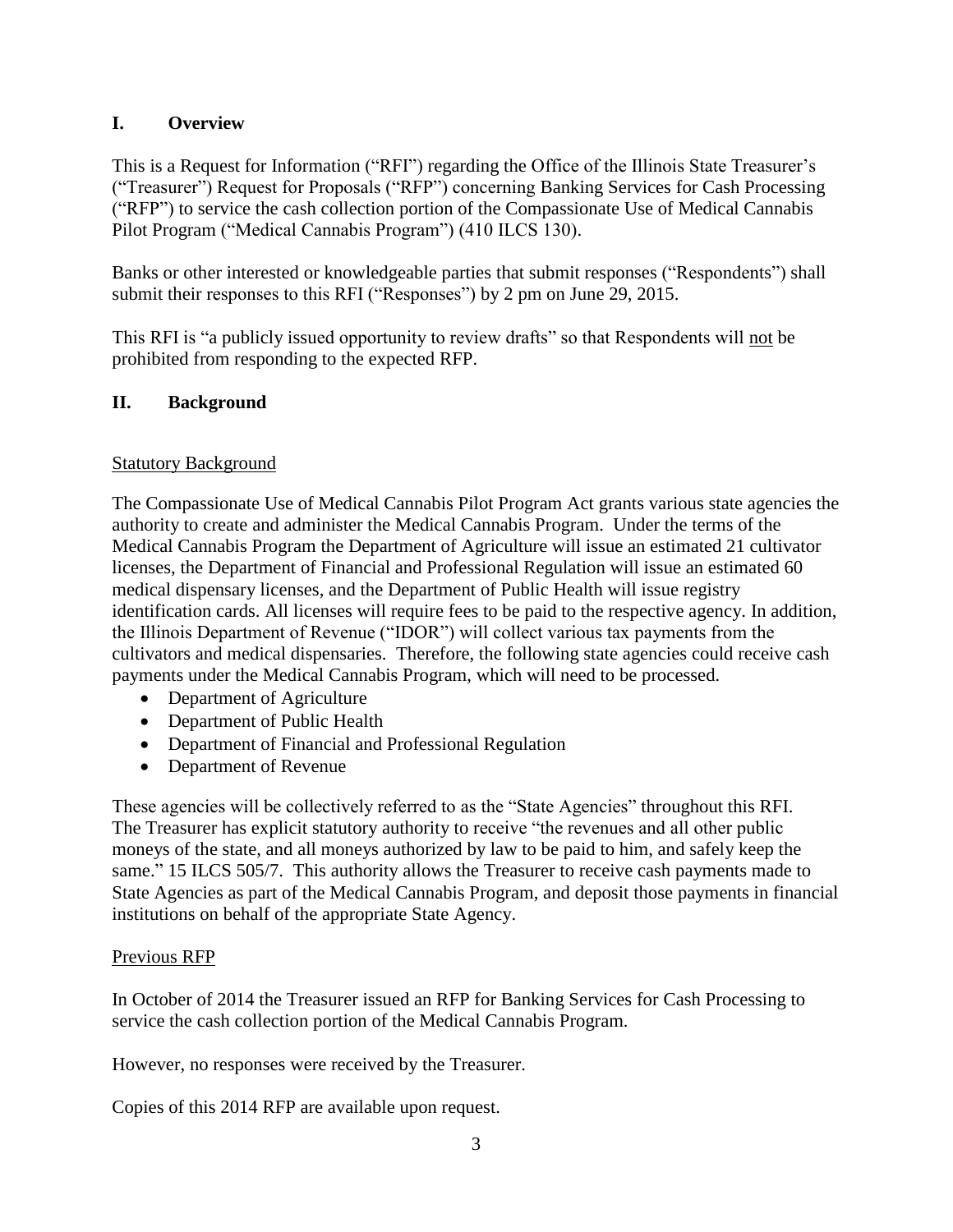#### Continuing Need and Expected RFP

Despite the lack of proposals, the State Agencies still require the services the Treasurer sought to procure in 2014. Thus, the Treasurer intends to issue a revised version of the 2014 RFP.

However, in order to prevent a similar result, the Treasurer is issuing this RFI to receive feedback from potential respondents and other interested parties to identify any issues that could be obstacles to potential respondents actually submitting proposals. Again, this RFI is "a publicly issued opportunity to review drafts" so that Respondents will not be prohibited from responding to the expected RFP.

#### <span id="page-3-0"></span>**III. RFI Questions**

The following is a list of the questions to which Respondents are invited to provide answers:

- 1. A revised draft RFP is included as part of this RFI. This is "a publicly issued opportunity to review" the draft RFP. Please provide any constructive criticism of the Banking Services Objectives, Mandatory Requirements, Administrative Requirements, Current and Proposed Treasurer Depository Processes, and Pricing Sections of the draft RFP.
- 2. If there are other portions of the draft RFP that would cause potential respondents to not submit a response, please indicate those concerns. Please note, however, that many of the Certifications and Disclosures in the Appendixes are mandated by State law, and cannot be waived.
- 3. The 2014 RFP included a requirement for Armored Car Services that has been deleted as this was believed to be a deterrent to proposals. Please indicate whether providing Armored Car Services would be possible, desirable, or should perhaps be provided via a different vendor.
- 4. Please identify any concerns about partnerships with other financial institutions, thirdparty service providers, or state agencies that would preclude bidding on the RFP.

#### **IV. Creative Solutions**

Respondents are encouraged to be as creative as possible in responding to this RFI. Based on your review of the background information, specific needs and requirements, discuss any creative approaches to this service which have not been specifically requested or would enhance efficiency and/or reduce costs for the State of Illinois.

#### <span id="page-3-1"></span>**V. Response Format**

The Respondent's Response shall contain the following: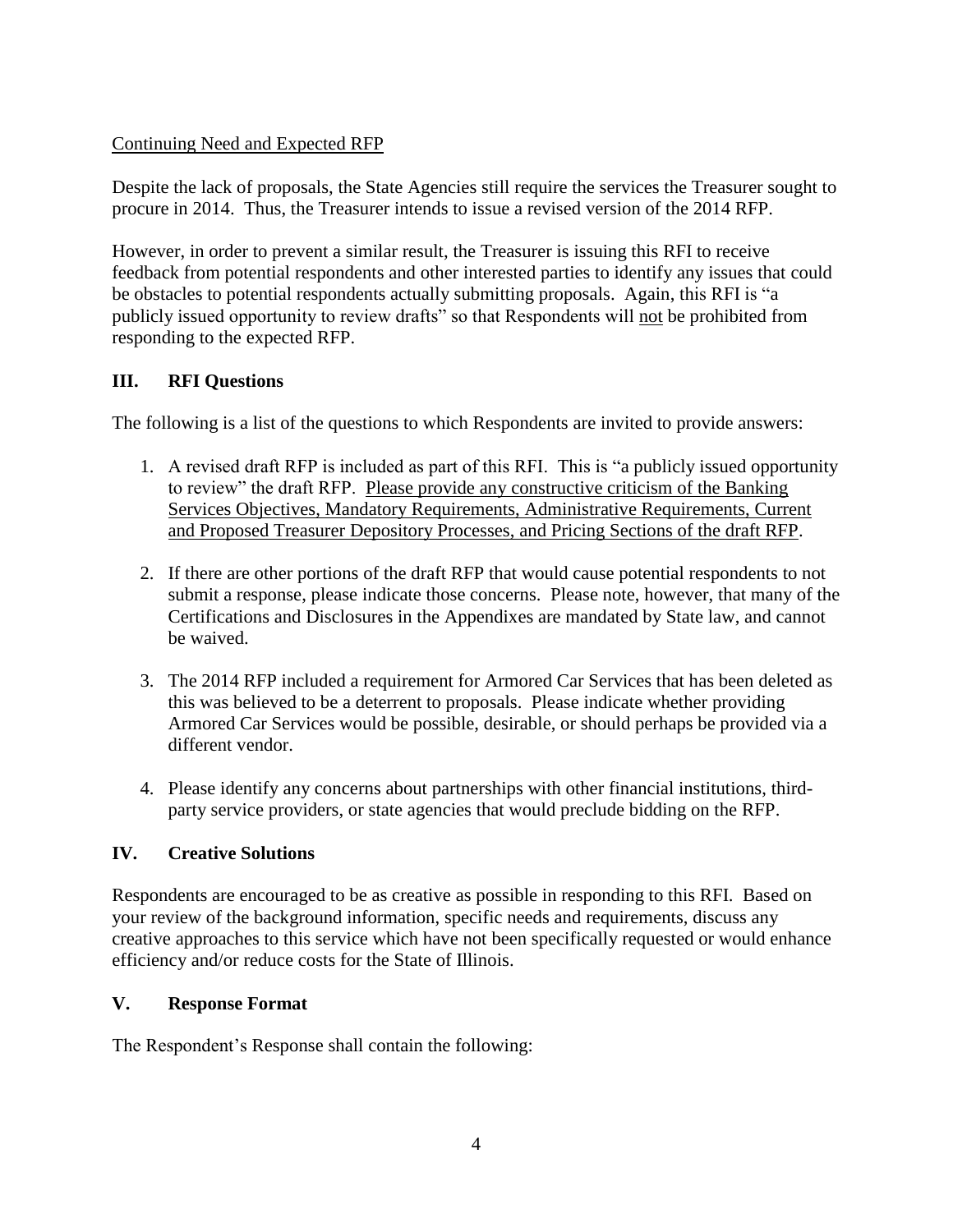- 1. Cover page The cover page shall provide the name, physical address, e-mail address, and telephone number of the person(s) available for contact regarding the Response. Such person(s) must be authorized to make representations on behalf of the Respondent.
- 2. Section I In Section I, Respondent shall provide a brief one-page overview of itself and the services it offers.
- 3. Section II Section II shall contain Respondent's answers to the questions presented in Section III of this RFI. Respondent may respond to any or all of the questions.

The Response must be submitted in a sealed envelope or package, bearing the title "State Treasurer Request for Information on Banking Services for Cash Processing" and the Respondent's name and address. The package must include one (1) original and four (4) copies of the Response. In addition, please provide an electronic copy of the Response. CDs or USB drives are acceptable.

#### <span id="page-4-0"></span>**V. RFI Schedule and Process**

This Section provides the process and schedule for this RFI.

#### **A. RFI Schedule**

| <b>Date</b>   | Event                                                          |
|---------------|----------------------------------------------------------------|
|               |                                                                |
| June 11, 2015 | RFI published on the Treasurer's website.                      |
|               | Notice of intent to participate in the Respondent's Conference |
| June 17, 2015 | due by 2 pm CT.                                                |
|               |                                                                |
| June 18, 2015 | Respondent's Conference at 2 pm CT.                            |
|               | All Respondent questions due to the Chief Procurement Officer  |
| June 22, 2015 | by $2 \text{ pm } CT$ .                                        |
|               | Responses to all Respondent questions posted on the            |
| June 24, 2015 | Treasurer's website by 4 pm CT.                                |
|               |                                                                |
| June 29, 2015 | Responses to the RFI due by 2 pm CT.                           |

The following is the schedule for this RFI:

These dates are subject to change at the Treasurer's discretion.

#### **B. Contact Information**

The Treasurer's Chief Procurement Officer ("CPO") is the sole point of contact concerning this RFI.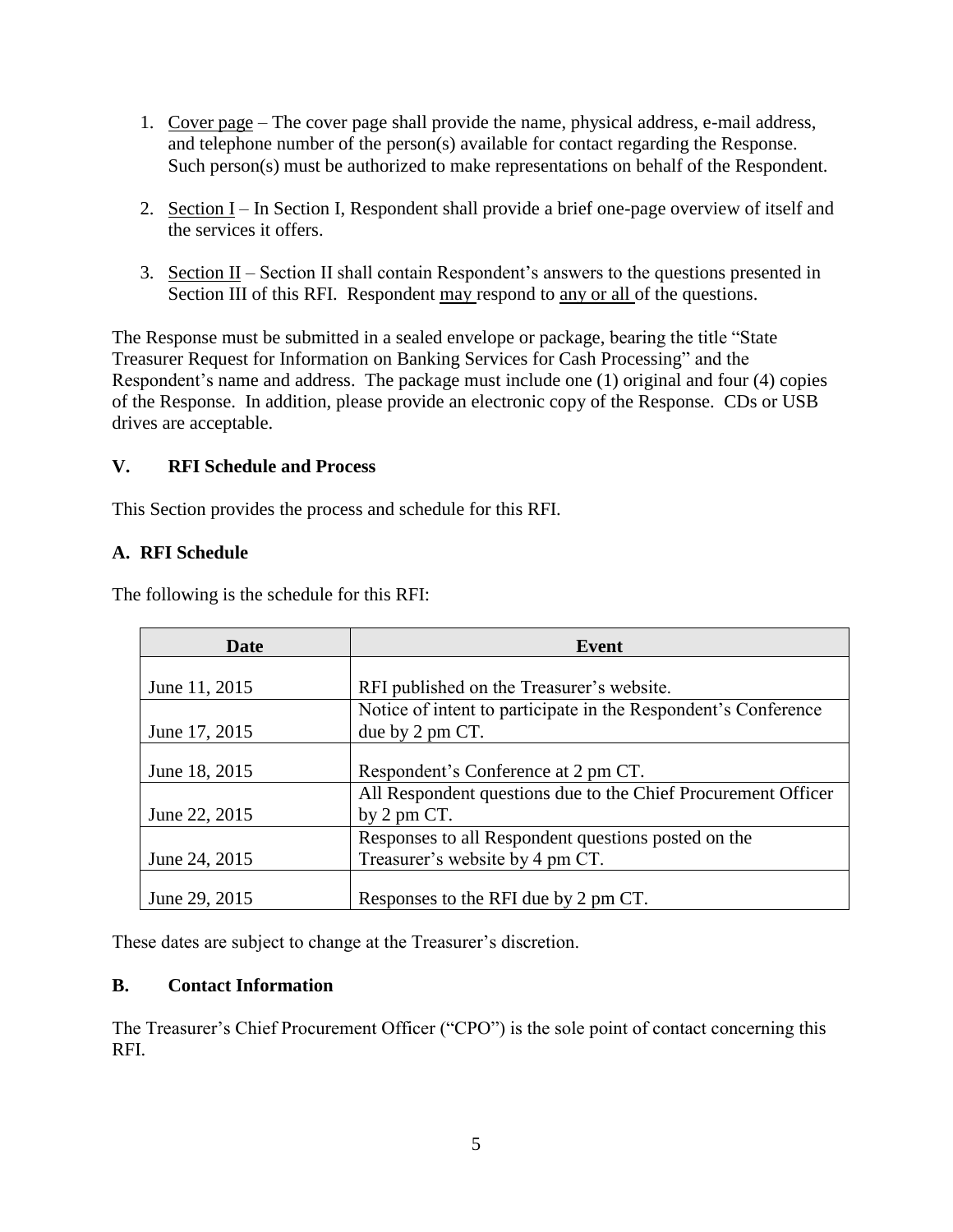Respondents should submit questions about the intent or content of this RFI and request clarification of any and all procedures used for this RFI prior to the submission of a Response. Respondents must submit their questions in writing by e-mail to the CPO by 2pm CT on April 24, 2015.

Jim Underwood Chief Procurement Officer Office of the Illinois State Treasurer 400 W. Monroe St., Suite 401 Springfield, IL 62704 Phone: 217.782.1708 Fax: 217.524.3822 [junderwood@illinoistreasurer.gov](mailto:junderwood@illinoistreasurer.gov)

#### **C. Respondent's Conference**

If a Respondent intends to participate in the optional Respondent's Conference, Respondent should e-mail the CPO notice of intent to participate by 2 pm CT on June 17, 2015. Participation by phone is acceptable. The Respondent's Conference shall be on Thursday, June 18, 2015 at 2 pm CT at the following address:

400 W. Monroe St., Suite 401 Springfield, IL 62704

For Respondents who wish to participate in the optional Respondent's Conference by phone, the dial-in information is as follows:

| Phone number: | $(888)$ 494-4032 |
|---------------|------------------|
| Password:     | 7753017055       |

#### **D. Response Submission**

All Responses must be received by mail or messenger no later than 2 pm CT on Monday, May 4, 2015.

Responses should be mailed or messengered to

Jim Underwood Office of the Illinois State Treasurer 400 W. Monroe St., Suite 401 Springfield, IL 62704

#### **D. RFI Process**

1. RFI amendments